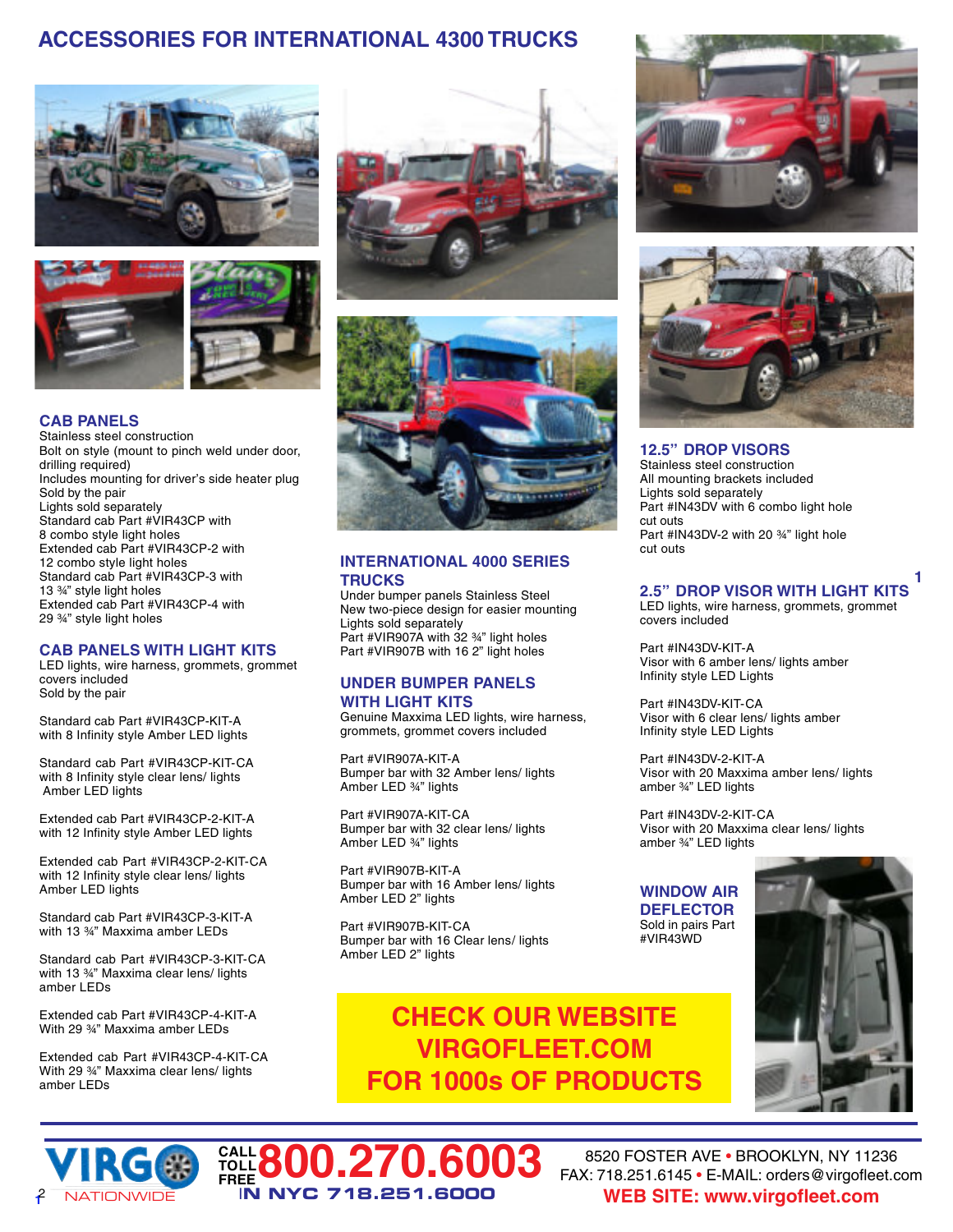### **STAINLESS STEEL STEPS FOR THE INTERNATIONAL 4300 SERIES TRUCK**

Replaces original black steps with polished stainless steel

18 gauge construction Must give overall measurements when ordering

– length and width Part #IN43ST



### **FREIGHTLINER / INTERNATIONAL**

**CABLIGHT** • 12 LEDs

• 2 wire Amber Part #UN19A Clear/ amber Part #UN19C



## **AIR INTAKE COVER**

- Covers the black plastic air intake vent
- Polished stainless steel
- Mounting hardware included
- Part #IN43VC

### **DOOR HANDLE TRIM**

Part # IN43DBR

Replaces original black plastic bezel with polished chrome plastic. This is for the bezel surrounding the handle, but not the handle itself Driver Side Part #IN43DBL Passenger Side



**CALL TOLL**

**FREE800.270.6003**

I**N NYC 718.251.6000**

# **ACCESSORIES FOR INTERNATIONAL 4300 TRUCKS**

### **CUSTOM STAINLESS STEEL & LIGHTING ACCESSORIES FOR '02 - CURRENT INTERNATIONAL 4000 SERIES TRUCKS**

• Mirror finish • Laser cut and formed • Factory fit and look • Comes with stock LED lights, however can be easily interchanged to other styles we show in our catalog (some modifications may be necessary)

## **LOWER HOOD**

**HOOD & DOOR**

**FRONT FENDER**

**COMPLETE BATTERY, AIR & STEP**

**FACEPLATE PACKAGE** – 11

**BATTERY COVER** –

**AIR TANK COVER** –

**DRIVER SIDE STEP FACEPLATE COVER –**

Part #IN43AT**AIR DRYER COVER** –

**TRIM** 4 pieces Part #IN43HE

**SHIELD** 6 pieces Part #IN43FS

pieces Part #IN43BP

3 pieces Part #IN43BC

3 pieces

1 piece Part #IN43AD

4 pieces Part #IN43FP

**GUARDS** 2 pieces Part #IN43HG



### **COMPLETE FUEL TANK KIT INCLUDES STRAPS & STEP FACEPLATES**

11 pieces Part #IN43FPC



**FUEL TANK STRAPS** 2 pieces Part #IN43FTS

**55 GAL FUEL TANK COVER** 7 pieces Part #IN43FTC

**PASSENGER STEP FACEPLATE** PACKAGE – 4 pieces Part #IN43PS

**UPPER DOOR TRIM PANELS** 2 pieces Part #IN43DTS







## **DOOR HANDLE PLATES**

4 pieces Part #IN43DH

**CAB SILL PLATE** 2 pieces Part #IN43CS

**CENTER MARKER LIGHT** AB PANEL 1 piece Part #IN43ML





Stainless steel Installs through the hood – hardware included BS-IN40 International 4000 BS-INLS International Lonestar BS-INPR International Prostar



8520 FOSTER AVE • BROOKLYN, NY 11236 FAX: 718.251.6145 • E-MAIL: orders@virgofleet.com **WEB SITE: www.virgofleet.com** 3